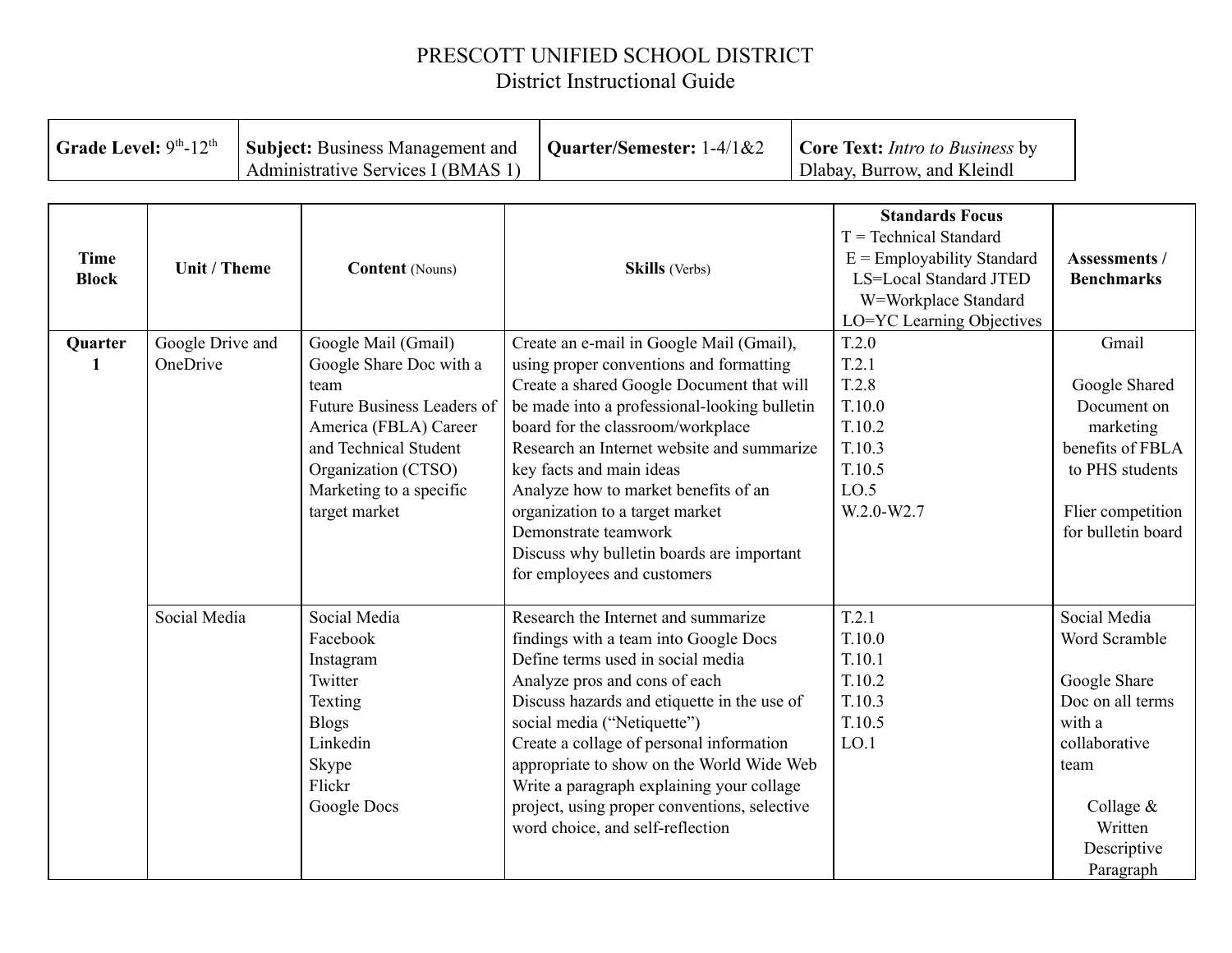| Communication:<br>Social<br>Responsibility and<br>Letter Writing | Social Responsibility<br>Fundraising<br>Letter/logo/tag<br>line/letterhead<br>Letter formatting<br>Graphics<br>Addressing an envelope | Research using the Internet and list March of<br>Dimes (MOD) benefits<br>Create a letterhead with logo graphics<br>Create a tagline<br>Create a fundraising letter, using proper<br>conventions, business letter formatting, and<br>specific detailing about MOD<br>Address an envelope properly and print | T.10.0<br>T.10.2<br>T.10.3<br>T.10.5<br>LO.6 | March of Dimes<br>(MOD)<br>Fundraising<br>Letter with<br>Envelope<br>Analysis of Social<br>Responsibility<br>chapter by<br>reading,<br>highlighting, and<br>discussions<br>Personal<br>Letterhead<br><b>Business</b> |
|------------------------------------------------------------------|---------------------------------------------------------------------------------------------------------------------------------------|------------------------------------------------------------------------------------------------------------------------------------------------------------------------------------------------------------------------------------------------------------------------------------------------------------|----------------------------------------------|----------------------------------------------------------------------------------------------------------------------------------------------------------------------------------------------------------------------|
|                                                                  |                                                                                                                                       |                                                                                                                                                                                                                                                                                                            |                                              | Letterhead                                                                                                                                                                                                           |
| Communication:                                                   | Email with hyperlinks,                                                                                                                | Demonstrate proper e-mail format                                                                                                                                                                                                                                                                           | T.10.0                                       |                                                                                                                                                                                                                      |
|                                                                  | signature, and attachments                                                                                                            | Email attachments                                                                                                                                                                                                                                                                                          | T.10.2                                       | K.I.M. Vocab                                                                                                                                                                                                         |
| Emails                                                           | Methods of Effective                                                                                                                  | Email hyperlinks                                                                                                                                                                                                                                                                                           | T.10.3                                       | Chart                                                                                                                                                                                                                |
|                                                                  | Communication                                                                                                                         | Create an email signature                                                                                                                                                                                                                                                                                  | T.10.5                                       |                                                                                                                                                                                                                      |
|                                                                  | <b>Communication Skills</b>                                                                                                           | Analyze and compare benefits of different                                                                                                                                                                                                                                                                  | E.D.1                                        | Fill-in-the-Blank                                                                                                                                                                                                    |
|                                                                  | Emails                                                                                                                                | methods of communication                                                                                                                                                                                                                                                                                   | E.D.2                                        | Note Taker                                                                                                                                                                                                           |
|                                                                  | Carbon Copy                                                                                                                           | Define terms relating to e-mail                                                                                                                                                                                                                                                                            | E.D.3                                        |                                                                                                                                                                                                                      |
|                                                                  | <b>Blind CC</b>                                                                                                                       | Explain proper use of e-mail                                                                                                                                                                                                                                                                               | E.D.4                                        | Gmail homework                                                                                                                                                                                                       |
|                                                                  | Netiquette                                                                                                                            | Create an e-mail in Google, using proper                                                                                                                                                                                                                                                                   | E.D.5                                        |                                                                                                                                                                                                                      |
|                                                                  | Captcha                                                                                                                               | conventions                                                                                                                                                                                                                                                                                                | W.1                                          | MOD email with                                                                                                                                                                                                       |
|                                                                  | Professional Login                                                                                                                    | Define terms used in communication                                                                                                                                                                                                                                                                         | W.3                                          | hyperlink,                                                                                                                                                                                                           |
|                                                                  | Flame                                                                                                                                 | Identify forms of communication used in                                                                                                                                                                                                                                                                    | LO.6                                         | attachment, and                                                                                                                                                                                                      |
|                                                                  | Spam                                                                                                                                  | business                                                                                                                                                                                                                                                                                                   |                                              | signature                                                                                                                                                                                                            |
|                                                                  | Emoticons                                                                                                                             | Produce quality business communication                                                                                                                                                                                                                                                                     |                                              |                                                                                                                                                                                                                      |
|                                                                  | Memo                                                                                                                                  |                                                                                                                                                                                                                                                                                                            |                                              | Gmail                                                                                                                                                                                                                |
|                                                                  | E-mail                                                                                                                                |                                                                                                                                                                                                                                                                                                            |                                              |                                                                                                                                                                                                                      |
|                                                                  | Fax/Scan                                                                                                                              |                                                                                                                                                                                                                                                                                                            |                                              |                                                                                                                                                                                                                      |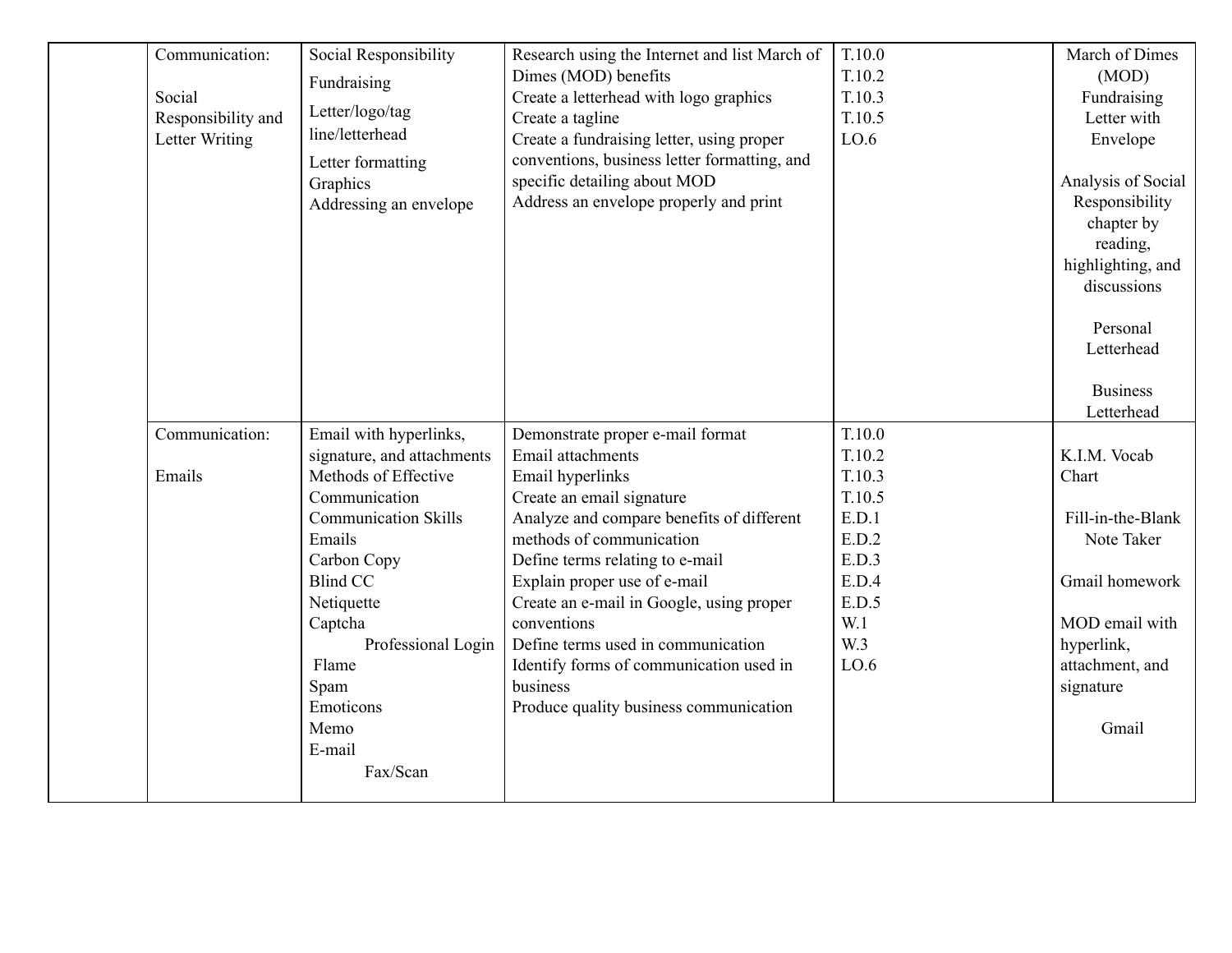|                  | Marketing        | Target market                   | Explain marketing terminology and concepts     | T.2.0  | Various                  |
|------------------|------------------|---------------------------------|------------------------------------------------|--------|--------------------------|
|                  | Concepts         | Marketing Mix                   | (target market, marketing mix/5P's, customer   | T.2.1  | Worksheets               |
|                  |                  | 5 P's of Marketing              | satisfaction, market segmentation, etc.)       | T.2.2  |                          |
|                  |                  | Customer satisfaction           | Analyze internal and external markets          | T.2.3  | Marketing                |
|                  |                  | Products & benefits             | Examine the difference between product and     | T.2.4  | Presentation &           |
|                  |                  | Marketing Plan                  | service-based marketing, especially in the     | T.2.6  | Rubric                   |
|                  |                  | Taglines                        | context of selling benefits                    | T.2.7  |                          |
|                  |                  | Packaging                       | Examine a marketing plan                       | T.2.8  | Cereal box               |
|                  |                  | <b>Channels of Distribution</b> | Demonstrate team work                          | T.10.0 | design, company          |
|                  |                  | Design and color                | Create a packaging design for a cereal         | T.10.2 | logo, tag line, and      |
|                  |                  | Gimmicks                        | Present to an audience                         | T.10.3 | gimmick project          |
|                  |                  | Logos                           |                                                | T.10.5 |                          |
|                  |                  |                                 |                                                | LO.5   |                          |
|                  | Communication:   | Do's & Don'ts of                | Demonstrate presenting information in a        | T.10.0 | Note Taker               |
|                  |                  | Presentations                   | professional manner                            | T.10.2 |                          |
|                  | Presenting to an | Voice                           | List things not to do during business          | T.10.3 | Self-Evaluation          |
|                  | Audience         | Gestures                        | presentation                                   | T.10.5 | and Reflections          |
|                  |                  | Movement                        | Analyze expert speakers such as Martin         | LO.5   |                          |
|                  |                  | <b>Visuals</b>                  | Luther King, Jr.                               |        | Rubric for               |
|                  |                  | Fillers & slang                 |                                                |        | Presentation &           |
|                  |                  |                                 |                                                |        | Power Point of an        |
|                  |                  |                                 |                                                |        | <b>Excellent Speaker</b> |
|                  | Marketing        | Digital Design, Promotion,      | Create a full marketing package for a specific | T.2.0  | Cupcake Genius           |
|                  | Capstone Project | and Presentation                | company                                        | T.2.1  | Marketing Project        |
|                  |                  | Team Work                       | Create a logo                                  | T.2.2  |                          |
|                  |                  | Labels                          | Create a tagline                               | T.2.3  |                          |
|                  |                  | <b>Business Cards</b>           | Create packaging                               | T.2.4  |                          |
|                  |                  | <b>Gift Certificates</b>        | Create labels                                  | T.2.6  |                          |
|                  |                  | <b>Banners</b>                  | Create business cards                          | T.2.7  |                          |
|                  |                  | Newspaper Advertisement         | Create banners                                 | T.2.8  |                          |
|                  |                  | Specialty Advertising on        | Create newspaper advertisement                 | T.10.0 |                          |
|                  |                  | clothing such as aprons         | Create an apron design                         | T.10.2 |                          |
|                  |                  | Presenting to an audience       | Create a Google Presentation                   | T.10.3 |                          |
|                  |                  |                                 | Present to an audience                         | T.10.5 |                          |
|                  |                  |                                 | Organize and plan team work                    | LO.5   |                          |
| Quarter          | Career           | <b>Employment</b> trends        | Complete a self-assessment of aptitudes and    | T.3.0  | Career                   |
| $\boldsymbol{2}$ | Development      | Personal Choices                | interest                                       | T.3.4  | exploration sheet        |
|                  |                  | Career development              | Examine employment trends in an industry       | A.2    | and Career Plan          |
|                  |                  | Transitions                     | or occupation related to self-assessment       | A.3    | using AZCIS              |
|                  |                  | <b>Interests Assessment</b>     | results (including nature of work,             | A.4    |                          |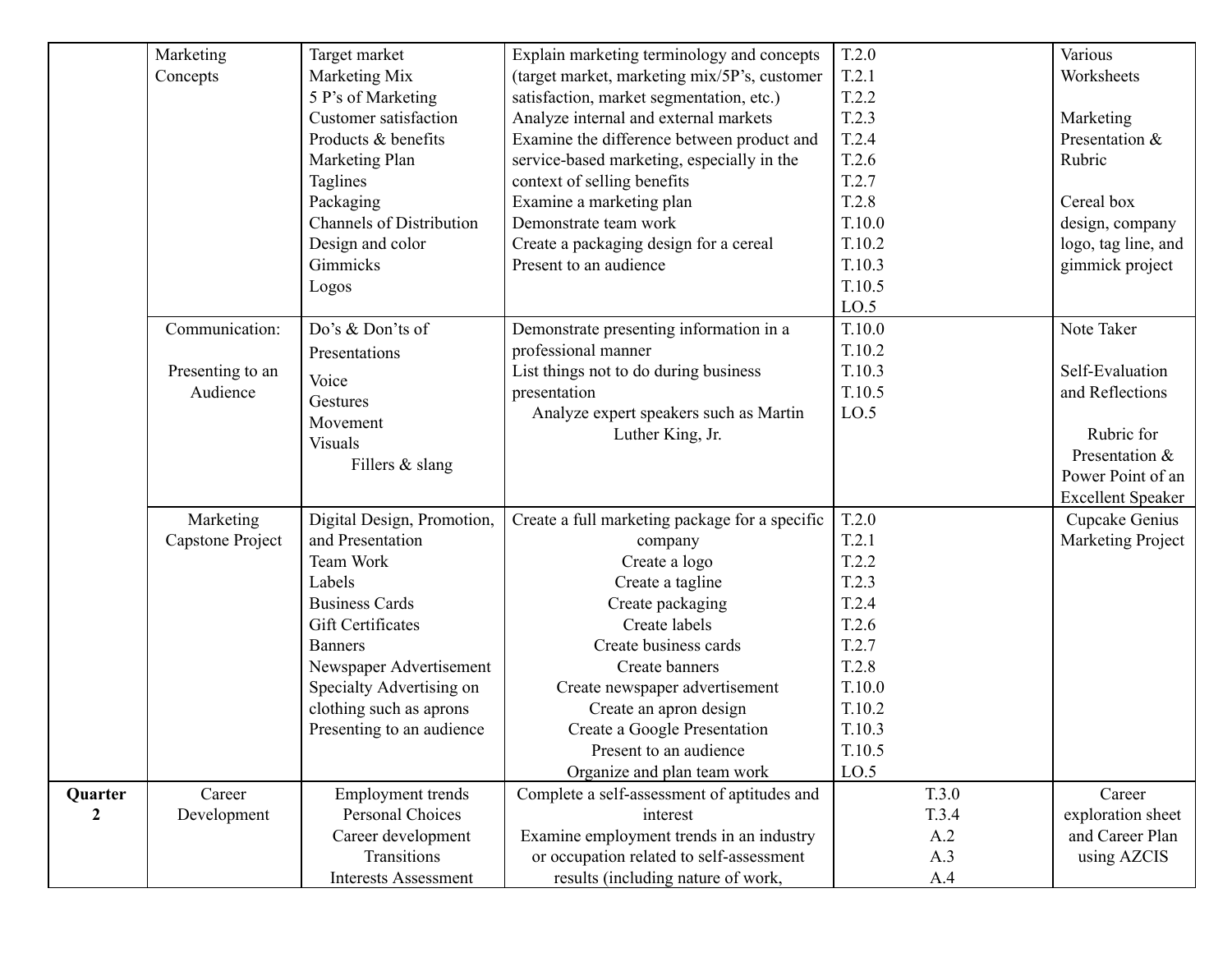|                | Newsletter formatting         | projections, educational requirements, wages,  | A.5          | Newsletter       |
|----------------|-------------------------------|------------------------------------------------|--------------|------------------|
|                |                               | related occupations, etc.)                     | LO.7         |                  |
|                |                               | Explain how personal choices, including        |              |                  |
|                |                               | online activities, affect career opportunities |              |                  |
|                |                               | Participate in career development events       |              |                  |
|                |                               | Create a plan to transition from school to     |              |                  |
|                |                               |                                                |              |                  |
|                |                               | career                                         |              |                  |
|                |                               | Create a newsletter to parent(s) using         |              |                  |
|                |                               | graphics, wrap texts, and proper English       |              |                  |
|                |                               | conventions                                    |              |                  |
| Seeking        | Steps to seeking jobs         | Explain the steps required in a job search     | B.2          | Interview        |
| Employment     | Interviewing                  | Use technology and traditional methods to      | B.3          | Preparation      |
|                | Emails                        | research employment opportunities              | B.4          | Packet           |
|                | Resumes                       | Complete a traditional and online job          | B.5          |                  |
|                | <b>Cover Letters</b>          | application                                    | <b>B.6</b>   | Resume           |
|                | Application                   | Exhibit effective ways to market oneself as a  | <b>T.F.4</b> |                  |
|                | Review dress attire           | professional                                   | LO.6 $& 7$   | Cover Letter     |
|                |                               | Prepare a professional email address           |              |                  |
|                |                               | Create an employment resume and cover          |              | Application      |
|                |                               | letter                                         |              |                  |
|                |                               | Demonstrate professionalism and confidence     |              | Role Play        |
|                |                               | in an interview                                |              | Interview        |
|                |                               | Access job related electronic information      |              |                  |
|                |                               | efficiently and effectively                    |              | Job Flolder      |
|                |                               |                                                |              | Merit Company    |
|                |                               |                                                |              | Scenario Project |
| Economics      | Supply and Demand             | Analyze reasons that supply and demand         | LO.2         |                  |
|                | Free Market and other         | change                                         |              | Written Test     |
|                | Economic Systems              | Graph the resulting price changes with         |              |                  |
|                | <b>Equilibrium Price</b>      | fluctuation in supply and demand               |              | Graphing         |
|                | Economic Graphs               | Describe business cycles and explain reasons   |              | Homework         |
|                | Basic Economic Problem        | for declines                                   |              |                  |
|                | <b>Business Cycles</b>        | Define economic terms                          |              |                  |
|                | <b>Consumer Prices</b>        | Discuss opportunity costs and give examples    |              |                  |
|                | <b>Opportunity Costs</b>      |                                                |              |                  |
|                | <b>Gross Domestic Product</b> |                                                |              |                  |
| Marketing Plan | How to Create a               | Explain a marketing plan                       | LO.5         | SCORE.org        |
|                | Marketing Plan for a          | Create a marketing plan for a specific         |              | Marketing Plan   |
|                | <b>Business</b>               | company                                        |              |                  |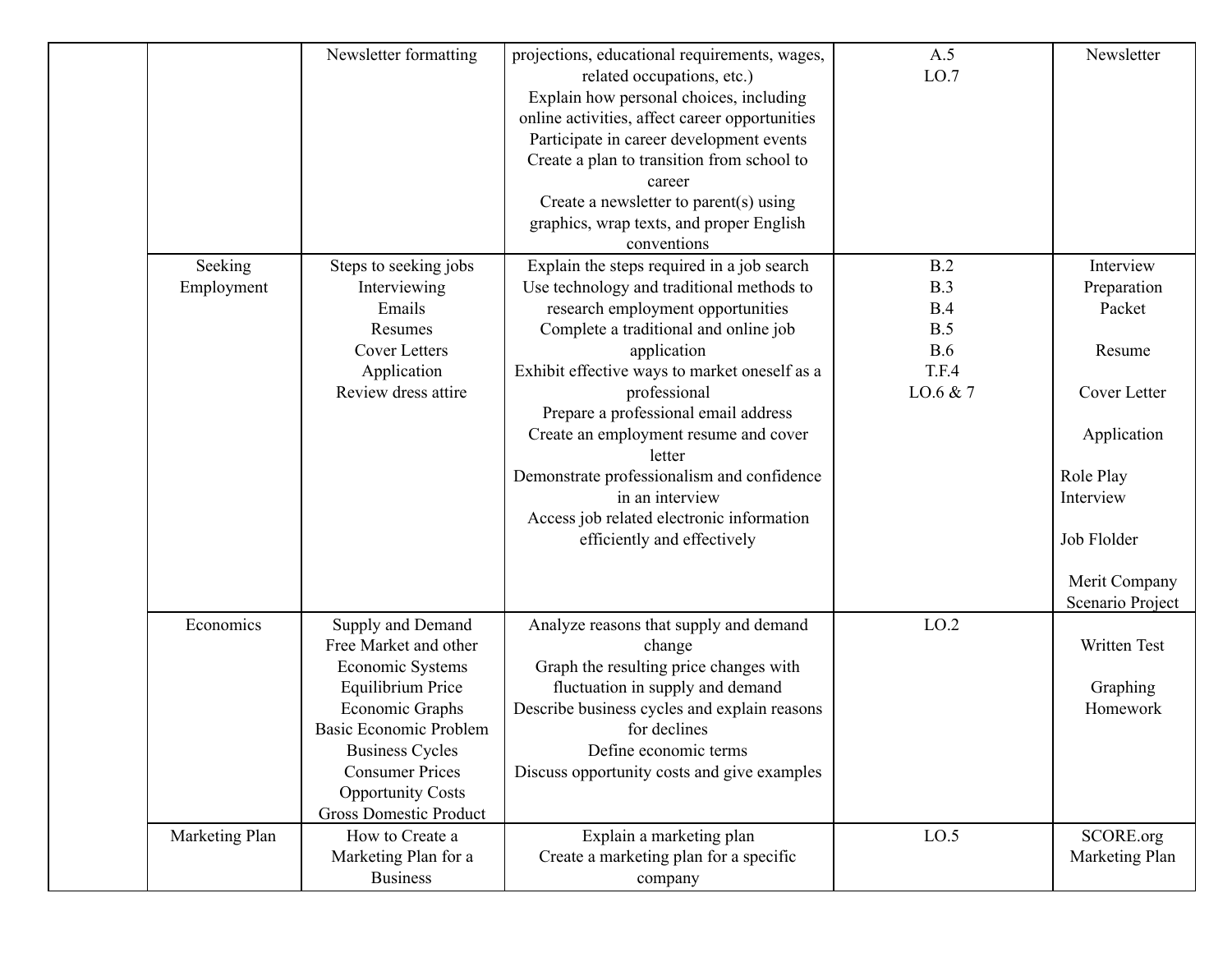|                                        |                                                         |                                                                                                                                                                                                                                  |                                                                                                                                                                                                                                                                                                                                                                                                                                                                                                                                                    |                                                                                                                                     | Project for                                                                                                                                            |
|----------------------------------------|---------------------------------------------------------|----------------------------------------------------------------------------------------------------------------------------------------------------------------------------------------------------------------------------------|----------------------------------------------------------------------------------------------------------------------------------------------------------------------------------------------------------------------------------------------------------------------------------------------------------------------------------------------------------------------------------------------------------------------------------------------------------------------------------------------------------------------------------------------------|-------------------------------------------------------------------------------------------------------------------------------------|--------------------------------------------------------------------------------------------------------------------------------------------------------|
| Quarter<br>$\mathfrak{D}$<br>Continued | Developing<br>Management and<br>Leadership              | Management Styles<br>Autocratic<br>Bureaucratic<br>Democratic<br>Laissez-faire<br>Characteristics of an<br><b>Effective Leader</b>                                                                                               | Identify and apply industry terminology<br>Identify the characteristics of the four types<br>of management styles<br>Demonstrate effective group techniques and<br>leadership styles<br>Define and discuss characteristic of effective<br>leaders: understanding, initiative,<br>dependability, judgment, objectivity,<br>confidence, stability, cooperation, honesty,<br>courage, communication, intelligence<br>Define terminology<br>Identify personal leadership style<br>Discuss how leadership styles affect<br>interactions in organization | T.4.0<br>T.4.1<br>T.4.2<br>T.4.3<br>T.4.4<br>T.4.5<br>T.4.6<br>T.4.7<br>T.5.0<br>T.5.1<br>T.10.4<br>T10.5<br>W.1.2-4<br>LO. $3 & 6$ | Cupcake Genius<br><b>Index Card Tower</b><br>Project Scorecard<br>Fill-in-the-Blank<br>Note Taker<br>Characteristics of<br>an Effective<br>Leader Quiz |
|                                        |                                                         | Management Roles and<br><b>Structures</b><br>Supervisory<br>Vertical<br>Horizontal<br>Organizational<br>Charts<br>Formal<br>Informal<br>Chain of<br>Command<br>Accountability<br>Authority<br>Centralization<br>Decentralization | Define terms used in supervisory, vertical,<br>and horizontal management<br>Identify functions of organizational and<br>departmental charts<br>Compare formal v. informal influences of<br>management<br>Compare centralization v. decentralization<br>Create a complex flow chart, illustrating<br>organization of management at a high school<br>Plan a project working with a team                                                                                                                                                              | LO. $3 & 6$                                                                                                                         | Flow Chart<br>Project                                                                                                                                  |
|                                        | Developing<br>Management and<br>Leadership<br>Continued | <b>Total Quality Management</b><br>Defect detection<br>Defect prevention<br>Zero defects<br>Four pillars of<br><b>TQM</b>                                                                                                        | Define terms and analyze TQM pros<br>Identify & explain the principles of TQM<br>Demonstrate the principles of TQM                                                                                                                                                                                                                                                                                                                                                                                                                                 | T.4.0<br>T.4.1<br>T.4.2<br>T.4.3<br>T.4.4<br>T.4.5                                                                                  | TQM group<br>project<br>demonstration                                                                                                                  |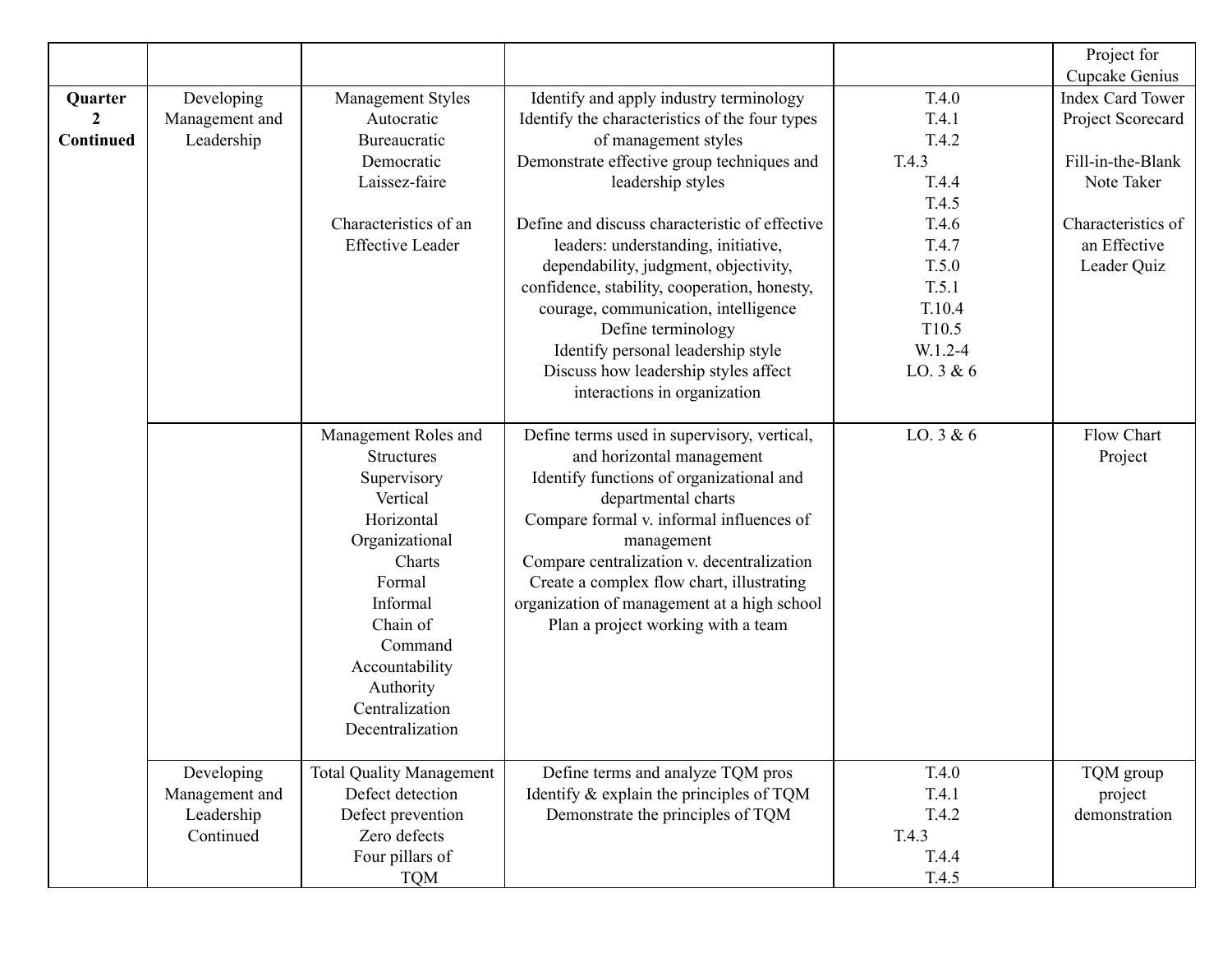|                | Facilitation and      | Facilitation skills           | Define facilitate and delegate                   | LO. $3 & 6$           | Facilitation &          |
|----------------|-----------------------|-------------------------------|--------------------------------------------------|-----------------------|-------------------------|
|                | Delegation            | Delegation skills             | Describe characteristics of effective            | T.4.6                 | delegation notes        |
|                |                       | Motivating Others             | facilitations and delegations                    | T.4.7                 | <b>Skits</b>            |
|                |                       |                               | Role play facilitating and delegating to         | T.10.4                |                         |
|                |                       |                               | accomplish a goal                                | T10.5                 |                         |
|                |                       | <b>Constructive Feedback</b>  | Define constructive feedback                     | $E. - E.9$            |                         |
|                | Constructive          |                               |                                                  | W.1.2-4               | Giving $\&$             |
|                | Feedback              |                               | Differentiate between constructive and           | LO. 3 & 6             | Receiving               |
|                |                       |                               | non-constructive feedback                        |                       | Feedback Note           |
|                |                       |                               | Role play giving and receiving constructive      |                       | Taker                   |
|                |                       |                               | feedback                                         |                       | Role Play Skit          |
| Quarter        | <b>Final Exam</b>     | All content covered in        | Demonstrate knowledge via Scantron test          | All standards covered | Final Exam              |
| $\overline{2}$ |                       | Quarters 1 and Quarter 2      |                                                  | throughout Semester 1 | written multiple        |
|                |                       |                               |                                                  |                       | choice test             |
|                |                       |                               |                                                  |                       |                         |
|                |                       |                               |                                                  |                       |                         |
| Quarter 3      | Management            | Ethics in business            | Analyze ethics scenarios                         | LO.1                  | Written essays          |
|                | <b>Ethics</b>         | Copyright and plagiarism      | Demonstrate writing skills                       |                       | analyzing               |
|                |                       | Government regulation         | Demonstrate team work                            |                       | scenarios with          |
|                |                       | Team Work                     | Present a persuasive argument on a position      |                       | various ethical         |
|                |                       |                               | on an ethical dilemma                            |                       | dilemmas                |
|                |                       |                               | List the main questions to ask that will test if |                       |                         |
|                |                       |                               | a decision is ethical                            |                       | Small Group             |
|                |                       |                               | Define and discuss copyright and plagiarism      |                       | <b>Discussions</b>      |
|                | <b>Global Markets</b> | <b>International Business</b> |                                                  | T.2.0                 | Power Point and         |
|                |                       |                               | Analyze what is required when expanding          |                       | Prezi                   |
|                |                       |                               | into foreign markets, such as different          | T.2.6                 |                         |
|                |                       |                               | cultural expectations                            | T.10.0                | Presentation            |
|                |                       |                               | Define terms such as multi-national              | T.10.2                | Projects                |
|                |                       |                               | corporation (MNC), subsidiaries, franchise,      | T.10.4                |                         |
|                |                       |                               | embargo, quota, tariff, and NAFTA                | LO.1                  | <b>Global Business</b>  |
|                |                       |                               | Present global terms via Prezi                   |                       | Scenarios               |
|                |                       |                               | Analyze global complications, restrictions on    |                       |                         |
|                |                       |                               | resources, supply and demand, and effects of     |                       | <b>Class Worksheets</b> |
|                |                       |                               | government policies on trade via scenario        |                       | Vocab Quiz              |
|                |                       |                               | presentations                                    |                       |                         |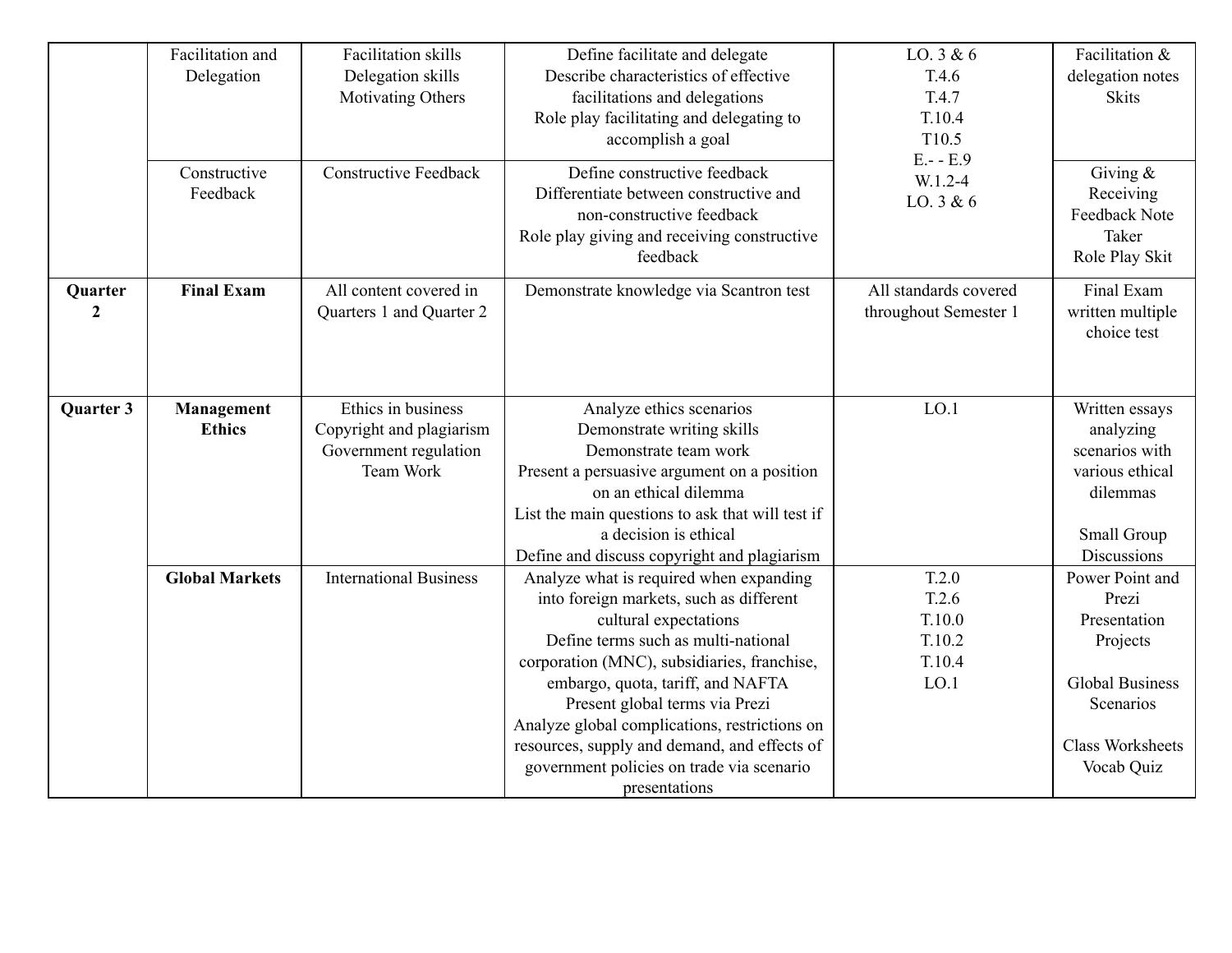| <b>Personal Finance</b> | Goals                          | Explain the required elements for a well      | T.1.6                                | Letter about life       |
|-------------------------|--------------------------------|-----------------------------------------------|--------------------------------------|-------------------------|
|                         | Financial goals                | written financial goal                        | T.1.7                                | goals on                |
|                         | Short-term goals               | Analyze why setting financial goals is        | LS                                   | education, career,      |
|                         | Long-term goals                | important                                     | LS.1                                 | family, and             |
|                         | <b>Education</b> goals         | Apply financial goal setting to personal life | LS.2                                 | standard of living      |
|                         |                                |                                               | LS.5                                 | desired                 |
|                         | Education & Income             | Differentiate the levels of education and how | LO.4                                 | Power Point on a        |
|                         |                                | it affects income                             |                                      | Career with             |
|                         |                                | Apply how education creates opportunities     |                                      | <b>Education</b> and    |
|                         |                                | and advancements in life                      |                                      | Salary expected         |
|                         |                                | Examine the correlation between education     |                                      |                         |
|                         |                                | level and employee skills                     |                                      |                         |
|                         | Standard of Living             | Define & identify the difference between a    |                                      | Vocabulary              |
|                         | Well-Being                     | need and a want                               |                                      | square                  |
|                         | Need                           | Identify a standard of living when            |                                      |                         |
|                         | Want                           | determining the level of education one        |                                      | Reality Check           |
|                         | Asset Protections through      | wishes to obtain                              |                                      | homework                |
|                         | Insurance                      | Create a plan to reach future career goals    |                                      |                         |
|                         |                                | Assess risks and identify types of insurance  |                                      | <b>Insurance Packet</b> |
| <b>Personal Finance</b> | Savings & Investments          | Define terms                                  | <b>Common Core Standards:</b>        | Discussions             |
| Continued               | <b>Bonds</b>                   | Explore investments                           | Math HS.A-CED.1.<br>Math HS.A-CED.4. |                         |
|                         | <b>Retirement Accounts</b>     | Calculate Simple Interest                     | Math HS.A-REI.2.                     | Math Quiz               |
|                         | <b>Stocks</b>                  | Calculate Compound Interest                   | Math HS.F-BF.1.                      |                         |
|                         | Commercial & Residential       |                                               | Math HS.F-LE.5.                      |                         |
|                         | <b>Real Estate Investments</b> |                                               | Math HS.N-Q.1.                       |                         |
|                         |                                |                                               | Math HS.MP.1                         |                         |
|                         |                                |                                               | Math HS.MP.2.                        |                         |
|                         |                                |                                               | Math HS.MP.4.                        |                         |
|                         |                                |                                               | Math HS.MP.5.<br>Math HS.MP.6.       |                         |
|                         |                                |                                               | Math HS.MP.7.                        |                         |
|                         |                                |                                               | Math HS.MP.8.                        |                         |
|                         |                                |                                               | LO.4                                 |                         |
|                         |                                |                                               |                                      |                         |
|                         | Credit Cards                   | Solve word problems                           | <b>Common Core Standards:</b>        |                         |
|                         | Car Loans                      | Create word problems                          | Math HS.A-CED.1.                     |                         |
|                         | Home Loans                     | Calculate simple and compound interest        | Math HS.A-CED.4.<br>Math HS.A-REI.2. | Math problems           |
|                         | Lines of Credit                | Calculate principle, interest, and time in    | Math HS.F-BF.1.                      |                         |
|                         | Term Loans                     | relationship to down payments and monthly     | Math HS.F-LE.5.                      | Written Test            |
|                         |                                | payments                                      | Math HS.N-Q.1.                       |                         |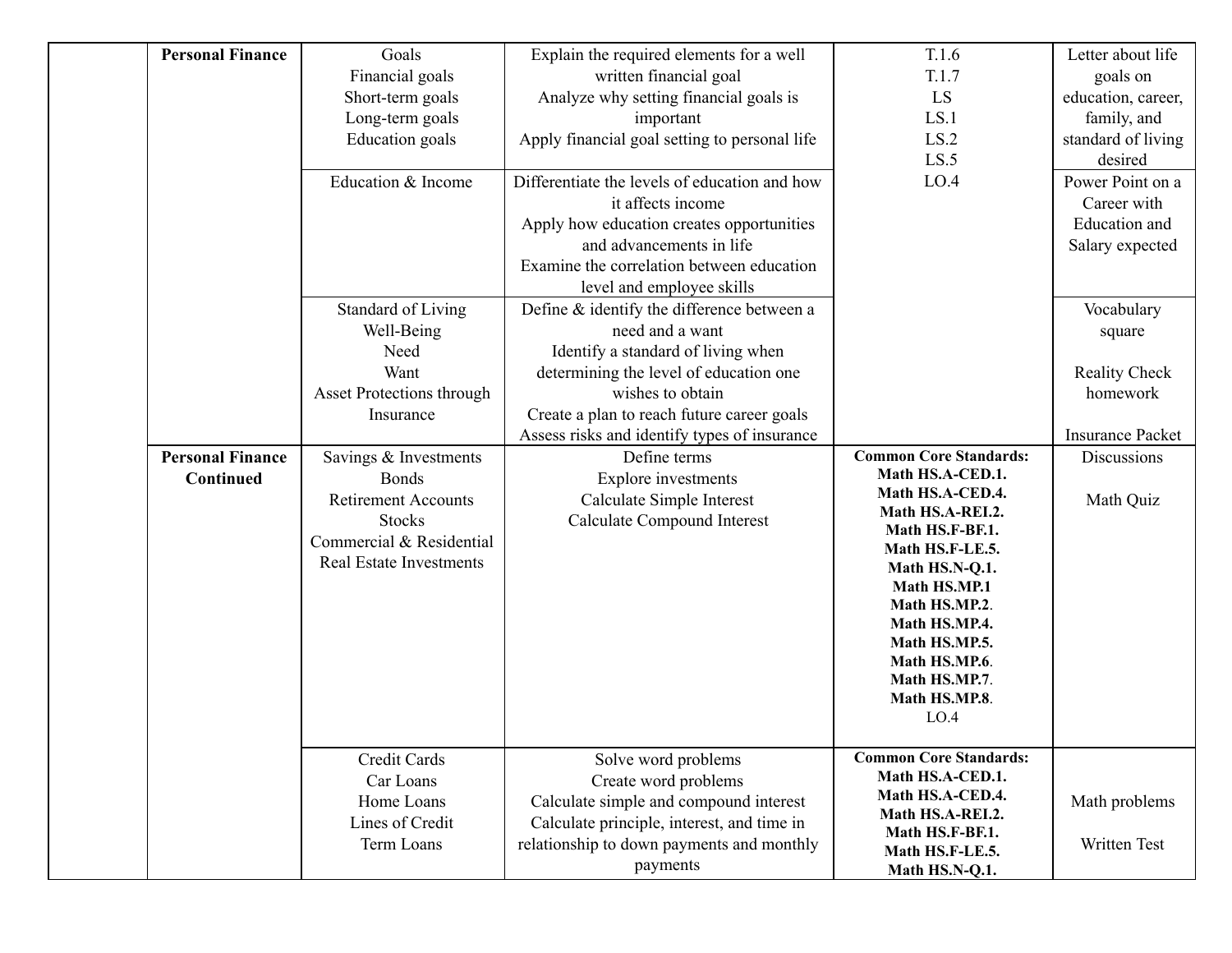|                |                            |                                  | Compare loan programs                                                                                                                                                | Math HS.MP.1<br>Math HS.MP.2.<br>Math HS.MP.4.<br>Math HS.MP.5.<br>Math HS.MP.6.<br>Math HS.MP.7.<br>Math HS.MP.8.<br>LO.4                                                             |                                         |
|----------------|----------------------------|----------------------------------|----------------------------------------------------------------------------------------------------------------------------------------------------------------------|----------------------------------------------------------------------------------------------------------------------------------------------------------------------------------------|-----------------------------------------|
|                |                            | Payroll, Paychecks, and<br>Excel | Calculate payroll for employees<br>Define payroll terms<br>Solve and create mathematical word<br>problems that deal with wages, overtime, and<br>payroll deductions. | Math HS.A-CED.1.<br>Math HS.A-CED.4.<br>Math HS.A-REI.2.<br>Math HS.MP.1<br>Math HS.MP.2.<br>Math HS.MP.4.<br>Math HS.MP.5.<br>Math HS.MP.6.<br>Math HS.MP.7.<br>Math HS.MP.8.<br>LO.4 | Excel project with<br>payroll schedules |
| <b>Quarter</b> | <b>Basic Office Skills</b> | Appropriate dress                | Discuss, list, identify, and analyze dress,                                                                                                                          | T.10.0                                                                                                                                                                                 | Discussions                             |
| 4              |                            | <b>Conflict Resolution</b>       | conflict resolutions, greeting, answering                                                                                                                            | T.10.2                                                                                                                                                                                 |                                         |
|                |                            | Greeting clients &<br>colleagues | telephones, taking messages, formatting<br>letters & memos, counting back change, and                                                                                | T.10.3<br>T.10.5                                                                                                                                                                       | Application by<br>Role Plays            |
|                |                            | Formatting business letters      | safety in the office                                                                                                                                                 | E.D.1                                                                                                                                                                                  |                                         |
|                |                            | review                           |                                                                                                                                                                      | E.D.2                                                                                                                                                                                  | <b>Business Letter</b>                  |
|                |                            | Formatting business              |                                                                                                                                                                      | E.D.3                                                                                                                                                                                  | Formatting Quiz                         |
|                |                            | memos                            |                                                                                                                                                                      | E.D.4                                                                                                                                                                                  |                                         |
|                |                            | Telephone answering              |                                                                                                                                                                      | E.D.5                                                                                                                                                                                  |                                         |
|                |                            | Taking messages                  |                                                                                                                                                                      | W.1                                                                                                                                                                                    |                                         |
|                |                            | Counting back change             |                                                                                                                                                                      | W.3                                                                                                                                                                                    |                                         |
|                |                            | Safety concerns in the           |                                                                                                                                                                      | LO.6                                                                                                                                                                                   |                                         |
|                |                            | office place                     |                                                                                                                                                                      |                                                                                                                                                                                        |                                         |
|                | <b>Work Skills</b>         | Work planning &                  | Determine personal responsibility and                                                                                                                                | T.3.1                                                                                                                                                                                  | CEO Biography                           |
|                |                            | scheduling                       | accountability activities consistent with                                                                                                                            | T.3.2                                                                                                                                                                                  | Essays                                  |
|                |                            | Time management                  | established organizational                                                                                                                                           | C.1                                                                                                                                                                                    |                                         |
|                |                            | Attitudes                        | Set short and long term goals for assigned                                                                                                                           | C.2                                                                                                                                                                                    | Daily Activity                          |
|                |                            | Accountability                   | areas of responsibility and accountability                                                                                                                           | C.3                                                                                                                                                                                    | Sheets                                  |
|                |                            | <b>Job Duty Expectations</b>     | Plan and organize work                                                                                                                                               | C.4                                                                                                                                                                                    |                                         |
|                |                            |                                  | Demonstrate an understanding of                                                                                                                                      | LO.6                                                                                                                                                                                   |                                         |
|                |                            |                                  | employer/employee expectations                                                                                                                                       |                                                                                                                                                                                        |                                         |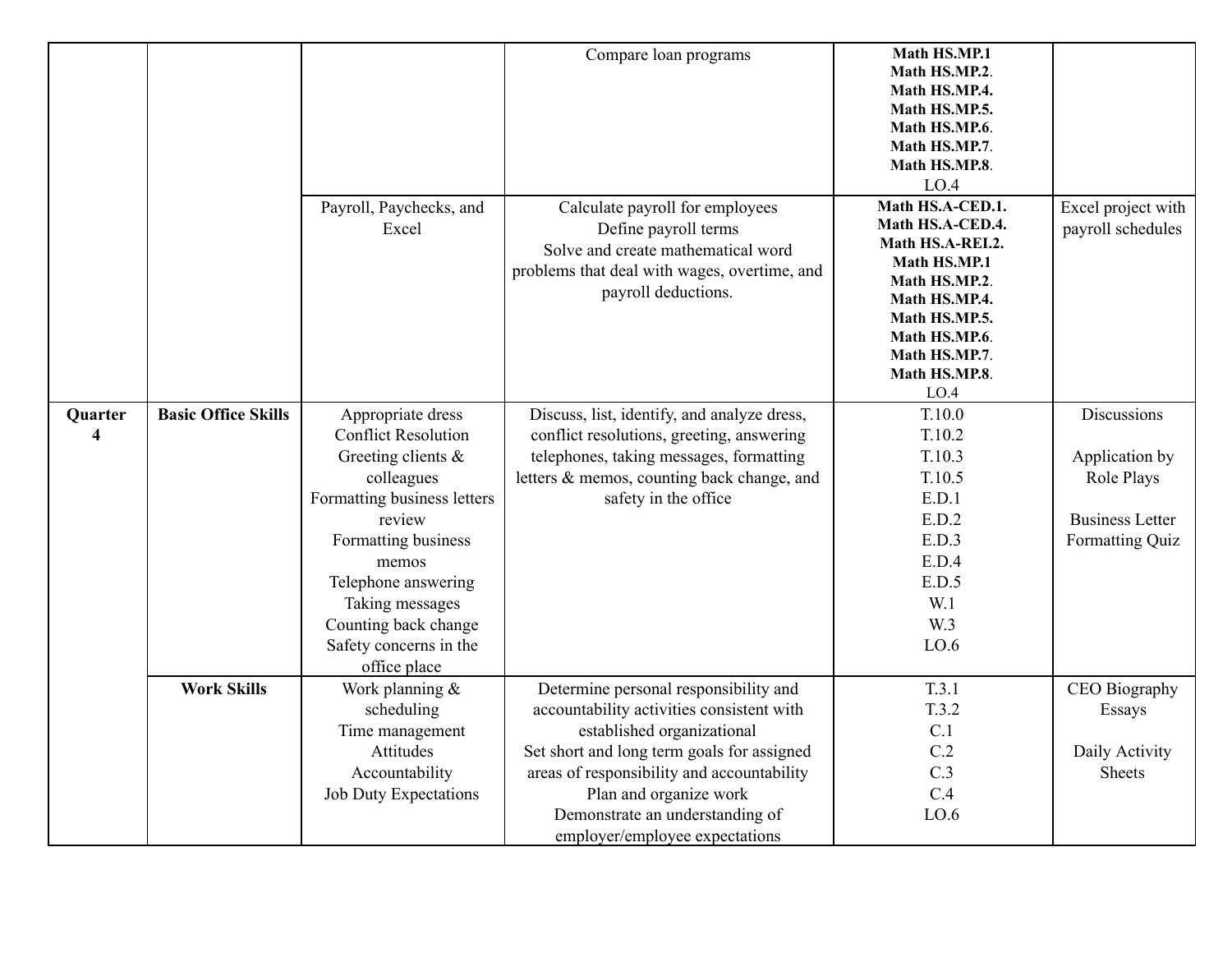|                                      |                                                                                                                                                                                                                                       | Practice effective time management through<br>daily attendance, punctuality and by staying<br>productive on the job<br>Explain the relationship of attitude to<br>workplace success<br>Perform job duties with minimal supervision<br>while being accountable for results                                                                                                                                                                                                                                                                                                                         |                                                                                                                                                         |                                                                                                               |
|--------------------------------------|---------------------------------------------------------------------------------------------------------------------------------------------------------------------------------------------------------------------------------------|---------------------------------------------------------------------------------------------------------------------------------------------------------------------------------------------------------------------------------------------------------------------------------------------------------------------------------------------------------------------------------------------------------------------------------------------------------------------------------------------------------------------------------------------------------------------------------------------------|---------------------------------------------------------------------------------------------------------------------------------------------------------|---------------------------------------------------------------------------------------------------------------|
| Office Safety &<br><b>Procedures</b> | <b>Office Rules</b><br>Safety in the workplace<br>Microsoft Word<br>Purposes of<br>Communication<br>Audience<br>Instruct<br>Inform<br>Persuade<br>Entertain                                                                           | Identify the purposes of communication<br>Communicate for a variety of purposes,<br>including to persuade, inform, and entertain<br>Create a cartoon depicting humor with office<br>rules to entertain, persuade, and inform an<br>audience<br>Demonstrate moving graphics and adding<br>text boxes in Microsoft Word<br>Demonstrate research techniques on a search<br>engine and present findings to a group<br>Present to an audience                                                                                                                                                          | T.3.0<br>E.D.1<br>E.D.2<br>E.D.3<br>E.D.4<br>E.D.5<br>W <sub>1</sub><br>W <sub>3</sub><br>LO.1 & $6$                                                    | MDS Shoulder<br>Partner Activity<br>Office Safety<br>Cartoon Graphic<br>Verbal<br>Presentations of<br>Cartoon |
| <b>Accounting</b>                    | Microsoft Excel<br>Balance Sheets,<br><b>Income Statements</b><br>Cash Flow<br><b>Accounting Principles</b><br><b>Accounts Receivable</b><br><b>Accounts Payable</b><br><b>Budgets</b><br>Payroll<br>Check<br><b>Banking Services</b> | Compute math formulas in Excel<br>Create tables in Excel<br>Define balance sheet and income statement<br>terminology like current assets, long-term<br>assets, liabilities, net worth, payables,<br>accrued interest, etc.<br>Interpret a budget<br>Interpret an income statement<br>Interpret a balance sheet<br>Interpret a cash flow statement<br>Interpret financial information for decision<br>making and planning<br>Analyze available banking services<br>Identify customer relations issues<br>Identify accounting principles and<br>procedures<br>List and explain automated accounting | T.1.0<br>T 1.1<br>T.1.2<br>T.1.3<br>T 1.4<br>T 1.5<br>T.1.7<br>T. 1.8<br>T 1.9<br>T.8.0<br>T.8.1<br>T.8.2<br>T.8.3<br>T.8.4<br>T.8.6<br>T. 8.7<br>T.9.0 | <b>Excel Work</b><br><b>Written Tests</b><br>Accounting<br>Simulations                                        |
|                                      |                                                                                                                                                                                                                                       | systems like QuickBooks<br>Evaluate and process accounts receivable                                                                                                                                                                                                                                                                                                                                                                                                                                                                                                                               | T.9.1<br>T.9.2                                                                                                                                          |                                                                                                               |